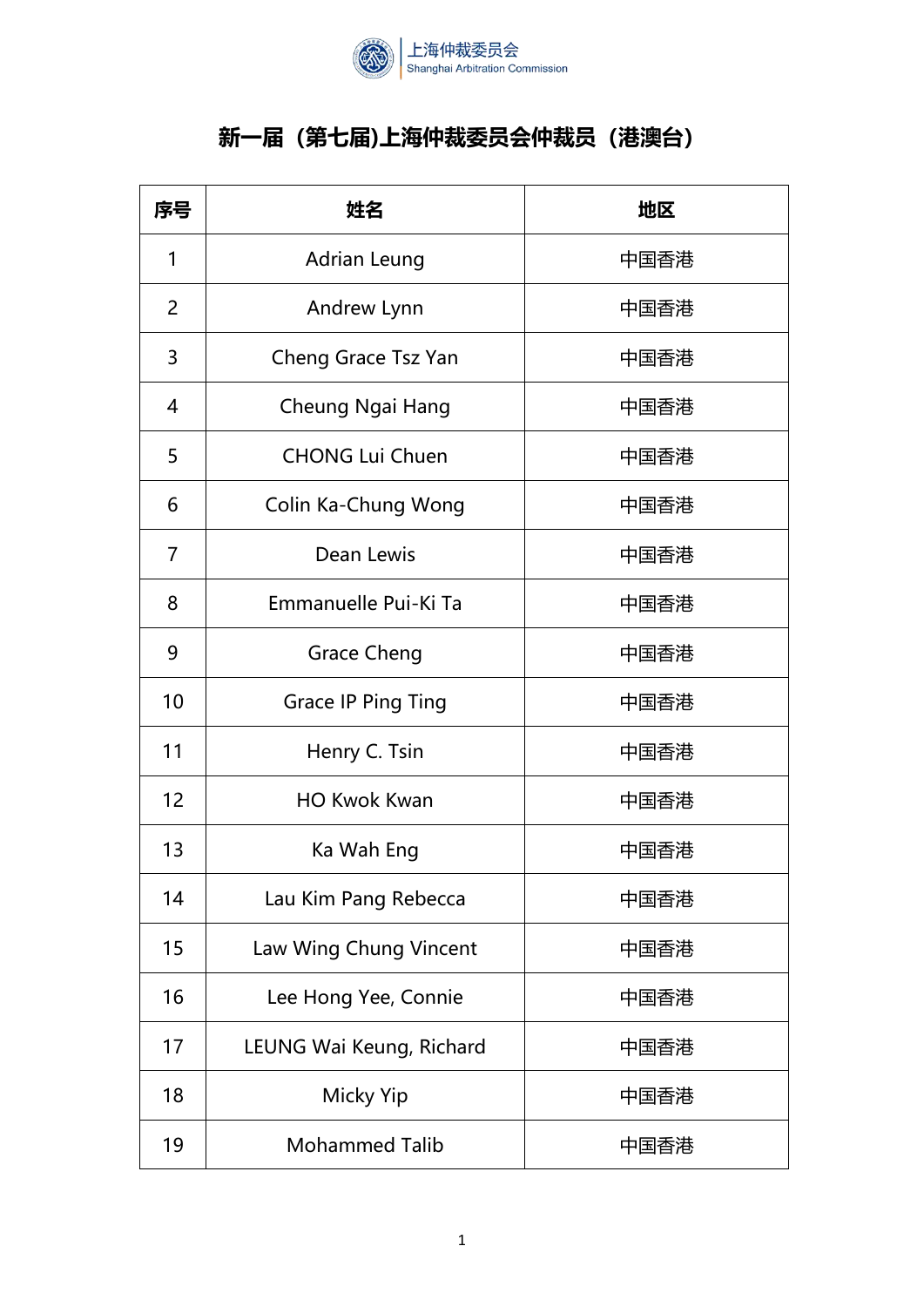

| 20 | <b>Patrick Siu</b>        | 中国香港 |
|----|---------------------------|------|
| 21 | Peter Lim Kit Tang        | 中国香港 |
| 22 | Poon King Hung            | 中国香港 |
| 23 | <b>Ronald Pang</b>        | 中国香港 |
| 24 | Shirley Jia SI            | 中国香港 |
| 25 | Simon Ho                  | 中国香港 |
| 26 | Simon Wong                | 中国香港 |
| 27 | Sum Ronald Kwan Ngai      | 中国香港 |
| 28 | Sunny Chan                | 中国香港 |
| 29 | Tam Fung Kwan Betty       | 中国香港 |
| 30 | <b>Taylor Edward Mark</b> | 中国香港 |
| 31 | <b>Terry Yang</b>         | 中国香港 |
| 32 | Val Chow                  | 中国香港 |
| 33 | <b>Victor Dawes</b>       | 中国香港 |
| 34 | YAN KWOK WING             | 中国香港 |
| 35 | Zhang Yan                 | 中国香港 |
| 36 | 磊<br>陈                    | 中国香港 |
| 37 | 陈汉云                       | 中国香港 |
| 38 | 陈世红                       | 中国香港 |
| 39 | 陈向荣                       | 中国香港 |
| 40 | 陈晓山                       | 中国香港 |
| 41 | 陈振宜                       | 中国香港 |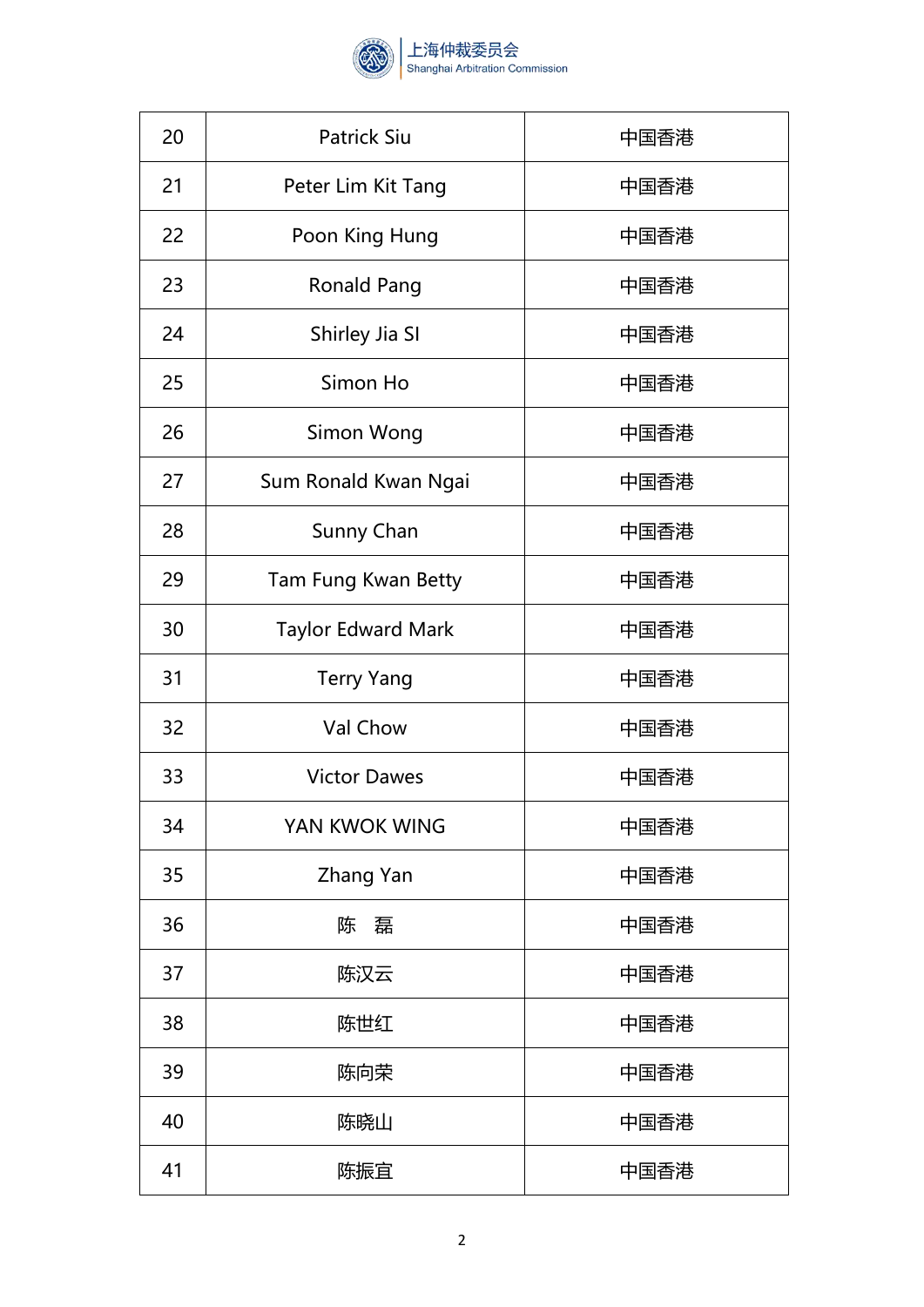

| 42 | 方兆文  | 中国香港 |
|----|------|------|
| 43 | 高东利  | 中国香港 |
| 44 | 顾维遐  | 中国香港 |
| 45 | 何敏   | 中国香港 |
| 46 | 黄大彰  | 中国香港 |
| 47 | 黃继儿  | 中国香港 |
| 48 | 黃江天  | 中国香港 |
| 49 | 霍健明  | 中国香港 |
| 50 | 康志远  | 中国香港 |
| 51 | 黎逸轩  | 中国香港 |
| 52 | 李嘉宜  | 中国香港 |
| 53 | 李连君  | 中国香港 |
| 54 | 马小虎  | 中国香港 |
| 55 | 莫世杰  | 中国香港 |
| 56 | 王菲米兰 | 中国香港 |
| 57 | 王则左  | 中国香港 |
| 58 | 吴敏华  | 中国香港 |
| 59 | 熊代琨  | 中国香港 |
| 60 | 徐凯怡  | 中国香港 |
| 61 | 许峰   | 中国香港 |
| 62 | 许伟强  | 中国香港 |
| 63 | 严浩   | 中国香港 |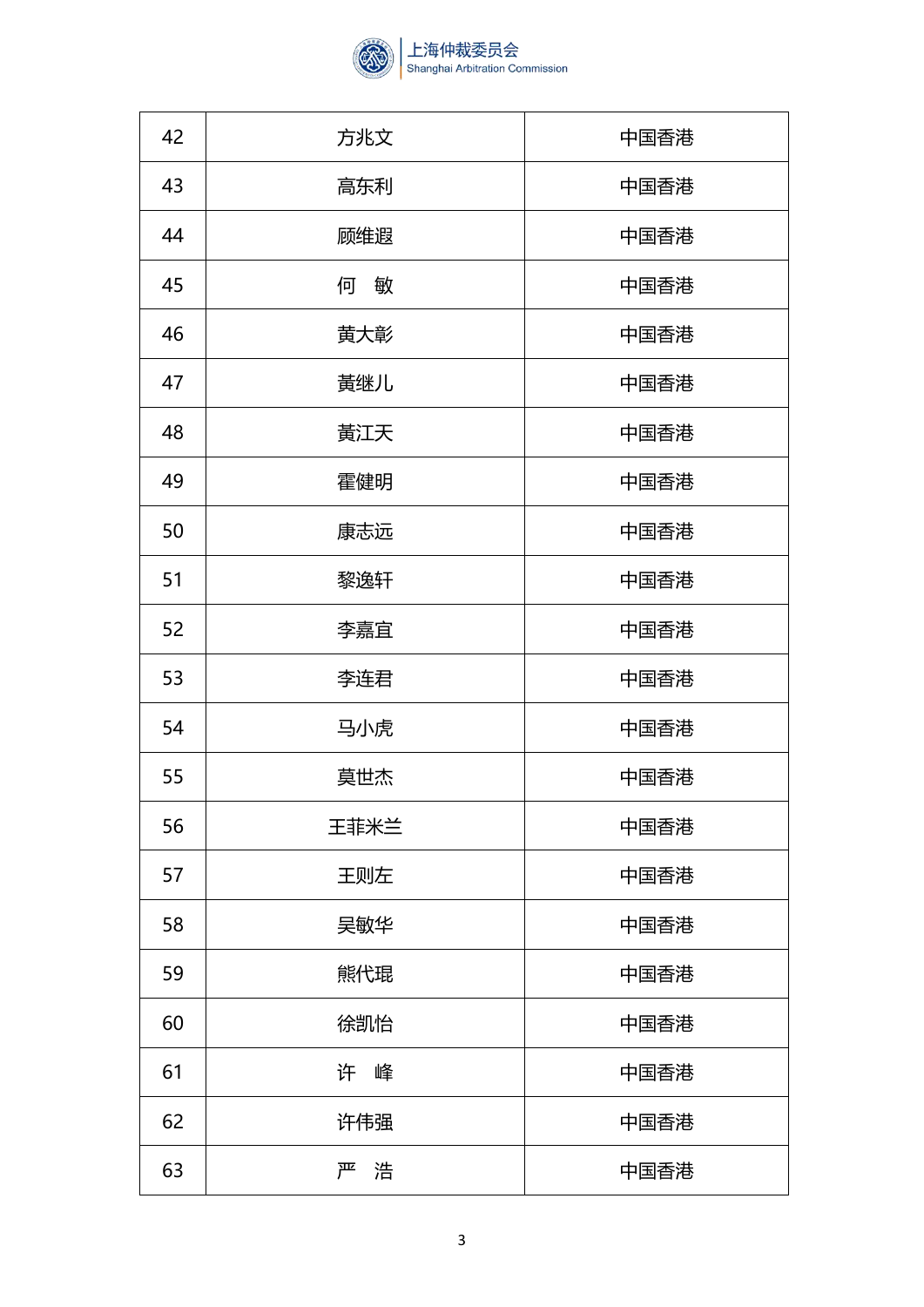

| 64 | 杨良宜 | 中国香港 |
|----|-----|------|
| 65 | 叶永耀 | 中国香港 |
| 66 | 余立佐 | 中国香港 |
| 67 | 曾文兴 | 中国香港 |
| 68 | 赵亮  | 中国香港 |
| 69 | 唐晓晴 | 中国澳门 |
| 70 | 蔡世明 | 中国台湾 |
| 71 | 陈荣传 | 中国台湾 |
| 72 | 陈希佳 | 中国台湾 |
| 73 | 陈正文 | 中国台湾 |
| 74 | 傅昆成 | 中国台湾 |
| 75 | 赖来焜 | 中国台湾 |
| 76 | 李复甸 | 中国台湾 |
| 77 | 李政宏 | 中国台湾 |
| 78 | 张简珍 | 中国台湾 |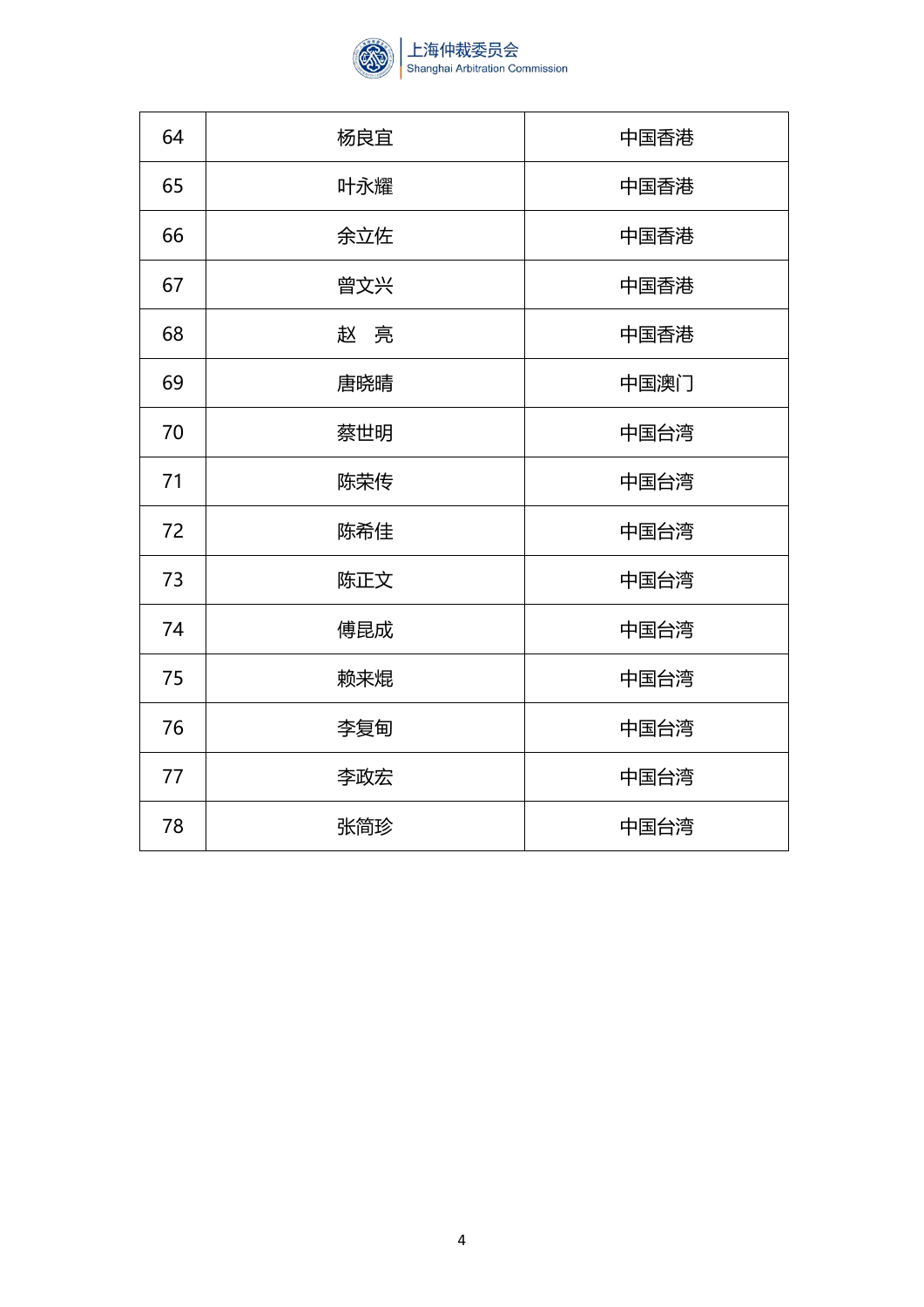

## **新一届(第七届)上海仲裁委员会仲裁员(境外)**

\*按国籍拼音排序

| 序号 | 姓名                         | 国家/地区   |
|----|----------------------------|---------|
| 1  | Morsli Nourreddine         | 阿尔及利亚   |
| 2  | Daniela Bambaci            | 阿根廷     |
| 3  | Verónica Sandler           | 阿根廷     |
| 4  | Diego Ferrari              | 阿根廷、意大利 |
| 5  | Silvia Karina Fiezzoni     | 阿根廷、意大利 |
| 6  | Aliyeva Asmar Alimusa      | 阿塞拜疆    |
| 7  | Habil Javadov              | 阿塞拜疆    |
| 8  | Girgis Abd El-Shahid       | 埃及      |
| 9  | Judge Mostafa Abdelghaffar | 埃及      |
| 10 | <b>Mohamed Abdel Raouf</b> | 埃及      |
| 11 | <b>Mohamed Abdel Wahab</b> | 埃及      |
| 12 | Yassin El-Shazly           | 埃及      |
| 13 | Abrar Yimam                | 埃塞俄比亚   |
| 14 | Leyou Tameru               | 埃塞俄比亚   |
| 15 | James Bridgeman            | 爱尔兰     |
| 16 | <b>Gerold Zeiler</b>       | 奥地利     |
| 17 | Lisa Beisteiner            | 奥地利     |
| 18 | Peter Adolf                | 奥地利     |
| 19 | Anthony Lo Surdo           | 澳大利亚    |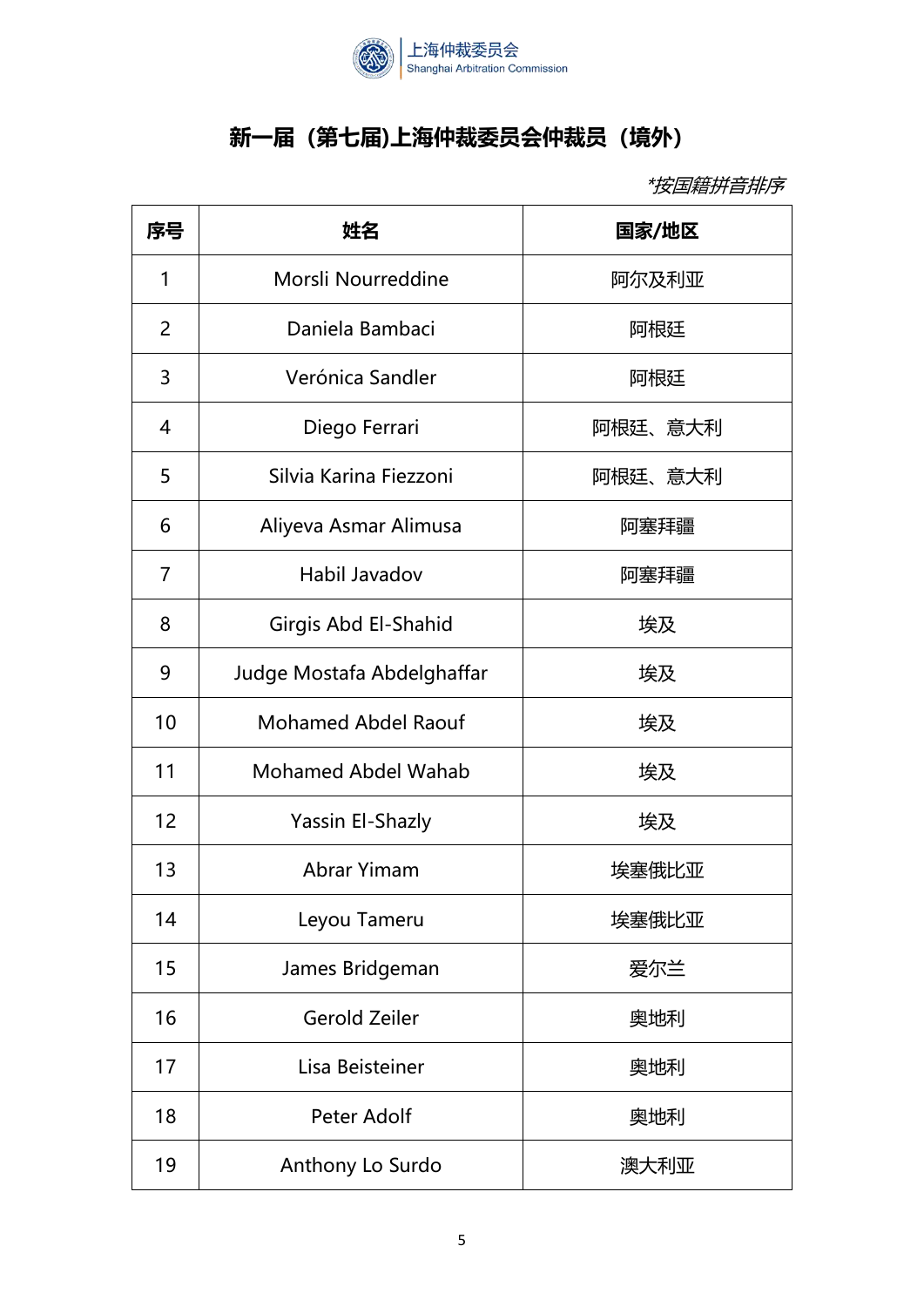

| 20 | Donna Ross              | 澳大利亚    |
|----|-------------------------|---------|
| 21 | Douglas Jones           | 澳大利亚    |
| 22 | <b>Edward Epstein</b>   | 澳大利亚    |
| 23 | <b>Gavin Denton</b>     | 澳大利亚    |
| 24 | Kim M. Rooney           | 澳大利亚    |
| 25 | Lou Belle               | 澳大利亚    |
| 26 | Martinez Lucy           | 澳大利亚    |
| 27 | <b>Ricky Chu</b>        | 澳大利亚    |
| 28 | <b>Russell Thirgood</b> | 澳大利亚    |
| 29 | Sebastian Hughes        | 澳大利亚    |
| 30 | Vivienne Diane Bath     | 澳大利亚    |
| 31 | 唐 林                     | 澳大利亚    |
| 32 | Damien McDonald         | 澳大利亚、英国 |
| 33 | Emma Lindsay            | 澳大利亚、英国 |
| 34 | Bertha Cooper-Rousseau  | 巴哈马     |
| 35 | Ahmer Bilal Soofi       | 巴基斯坦    |
| 36 | Ali Sardar Qasim Farooq | 巴基斯坦    |
| 37 | Mahdi Syed Mustafa      | 巴基斯坦    |
| 38 | Qureshi Mohammad Qasim  | 巴基斯坦    |
| 39 | Syed Akbar Hussain      | 巴基斯坦    |
| 40 | Hassan Aslam Shad       | 巴基斯坦、阿曼 |
| 41 |                         | 巴拉圭     |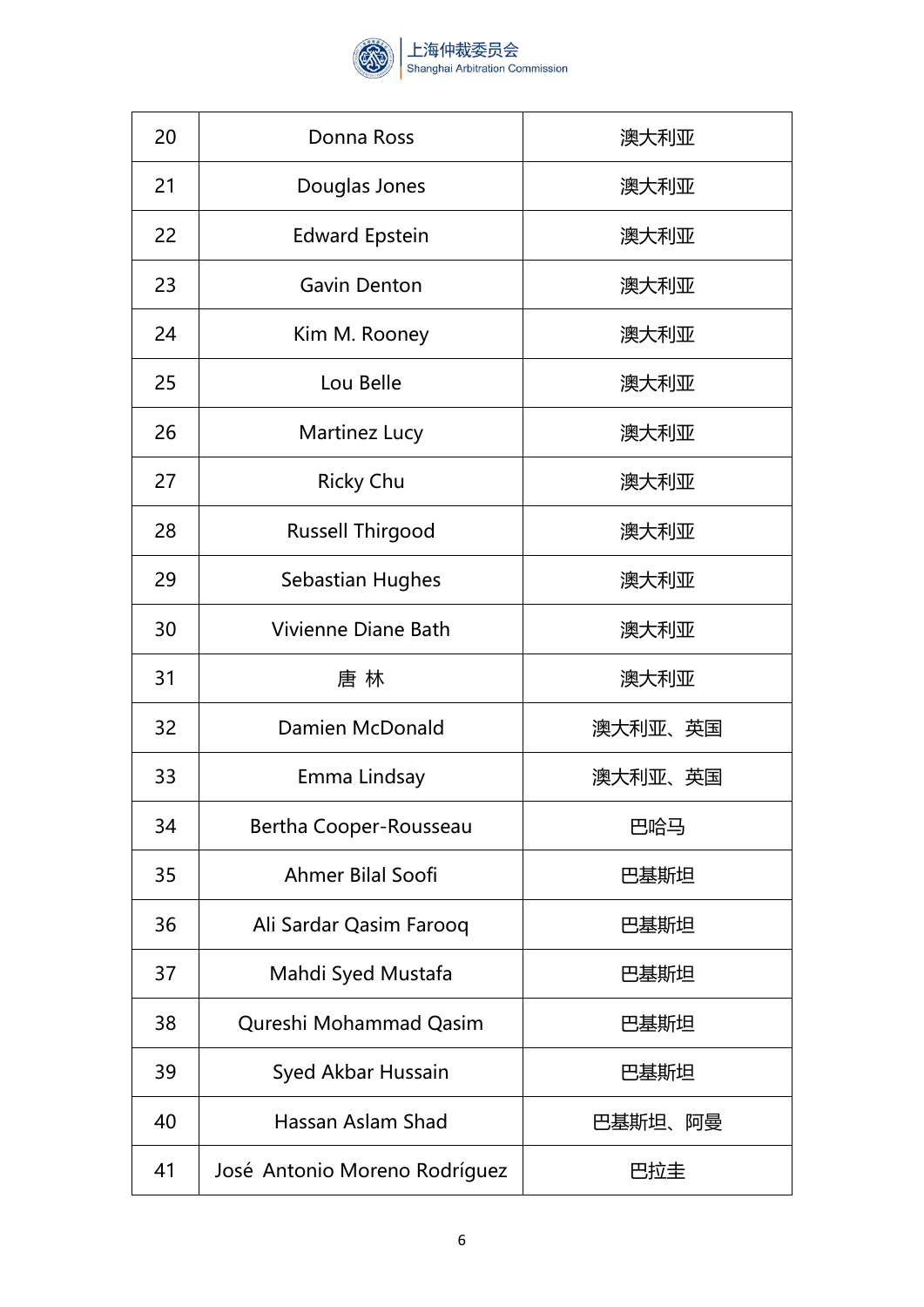

| 42 | Marisol Tamara Ellis A.            | 巴拿马     |
|----|------------------------------------|---------|
| 43 | Cesar Periera                      | 巴西      |
| 44 | Christina Wagner Mastrobuono       | 巴西      |
| 45 | Guilherme Rizzo Amaral             | 巴西、意大利  |
| 46 | Alexandre Khrapoutski              | 白俄罗斯    |
| 47 | Korochkin Aleksei                  | 白俄罗斯    |
| 48 | <b>Maksim Zhukov</b>               | 白俄罗斯    |
| 49 | Ina C. Popova                      | 保加利亚、英国 |
| 50 | Aleksandar Tashkovski              | 北马其顿    |
| 51 | Jimmy KODO                         | 贝宁、法国   |
| 52 | Eva-Maria Erauw                    | 比利时     |
| 53 | Johan Erauw                        | 比利时     |
| 54 | <b>Olivier Caprasse</b>            | 比利时     |
| 55 | Bartosz Krużewski                  | 波兰      |
| 56 | Beata Gessel-Kalinowska vel Kalisz | 波兰      |
| 57 | Maciej Jamka                       | 波兰      |
| 58 | Zinka Grbo                         | 波黑      |
| 59 | <b>Edward Luke II</b>              | 博茨瓦纳    |
| 60 | Hi-Taek Shin                       | 韩国      |
| 61 | Joongi Kim                         | 韩国      |
| 62 | Kevin K. KIM                       | 韩国      |
| 63 | Sae Youn Kim                       | 韩国      |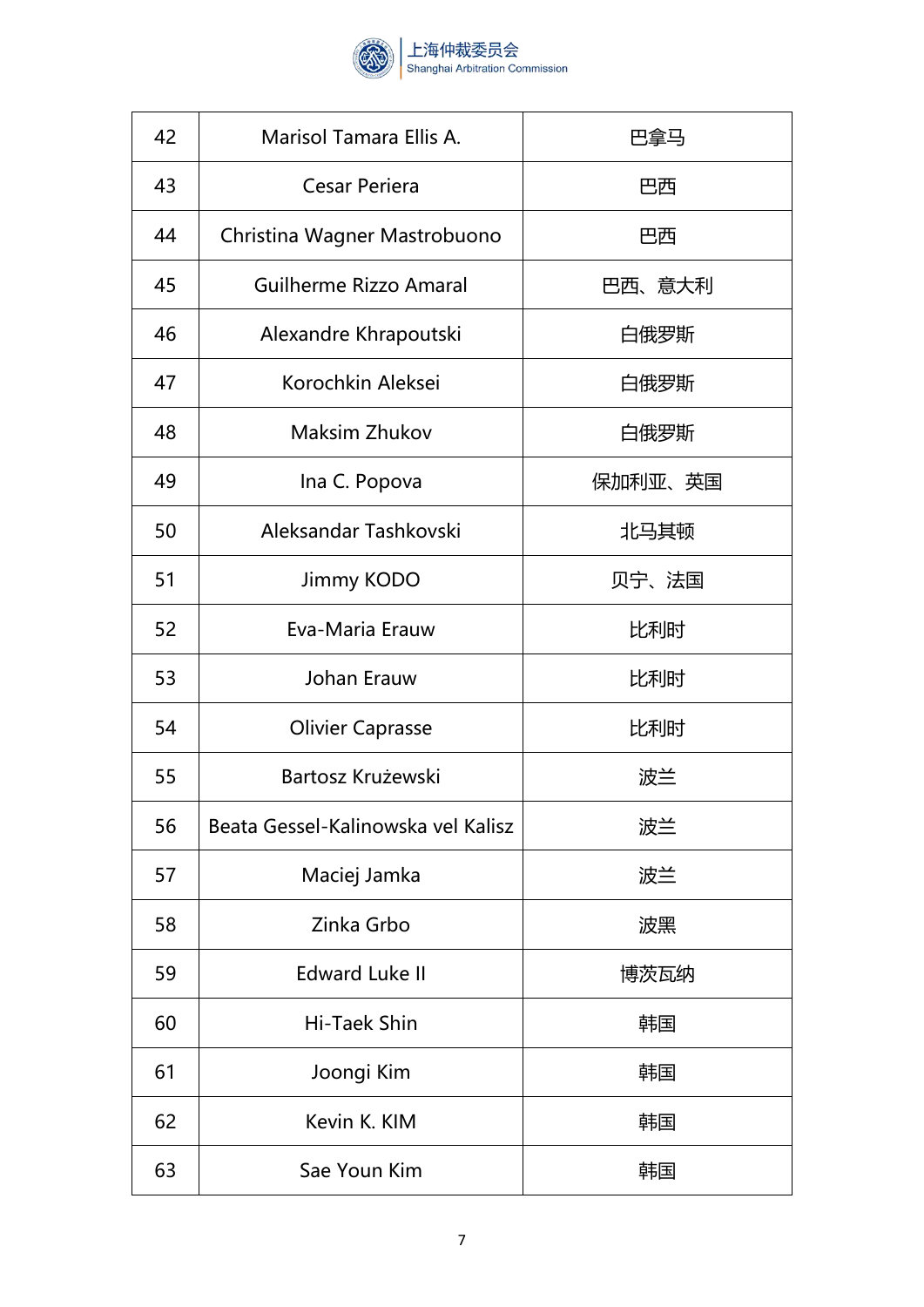

| 64 | Innhwa Kwon                         | 韩国、奥地利  |
|----|-------------------------------------|---------|
| 65 | <b>Niels Schiersing</b>             | 丹麦      |
| 66 | Dorothee Ruckteschler               | 德国      |
| 67 | <b>Feuerstein Mario Andreas</b>     | 德国      |
| 68 | <b>Patrick Dahm</b>                 | 德国      |
| 69 | Posselt Jens-Christian              | 德国      |
| 70 | <b>Ranft Konrad Michael-Florian</b> | 德国      |
| 71 | <b>Rolf Trittmann</b>               | 德国      |
| 72 | Schön-Béhanzin Bettina              | 德国      |
| 73 | <b>Szesny Andreas</b>               | 德国      |
| 74 | Ulrich G. Schroeter                 | 德国      |
| 75 | 谢立敏                                 | 德国      |
| 76 | Vladimir Khvalei                    | 俄罗斯     |
| 77 | <b>Patrick Barrera Sweeney</b>      | 厄瓜多尔、美国 |
| 78 | <b>Alexis Mourre</b>                | 法国      |
| 79 | Carine Dupeyron                     | 法国      |
| 80 | Carole Malinvaud                    | 法国      |
| 81 | Matthieu de Boisse son              | 法国      |
| 82 | <b>RENAUD Alban</b>                 | 法国      |
| 83 | 陶景洲                                 | 法国      |
| 84 | 王兆华                                 | 法国      |
| 85 | Georges Affaki                      | 法国、叙利亚  |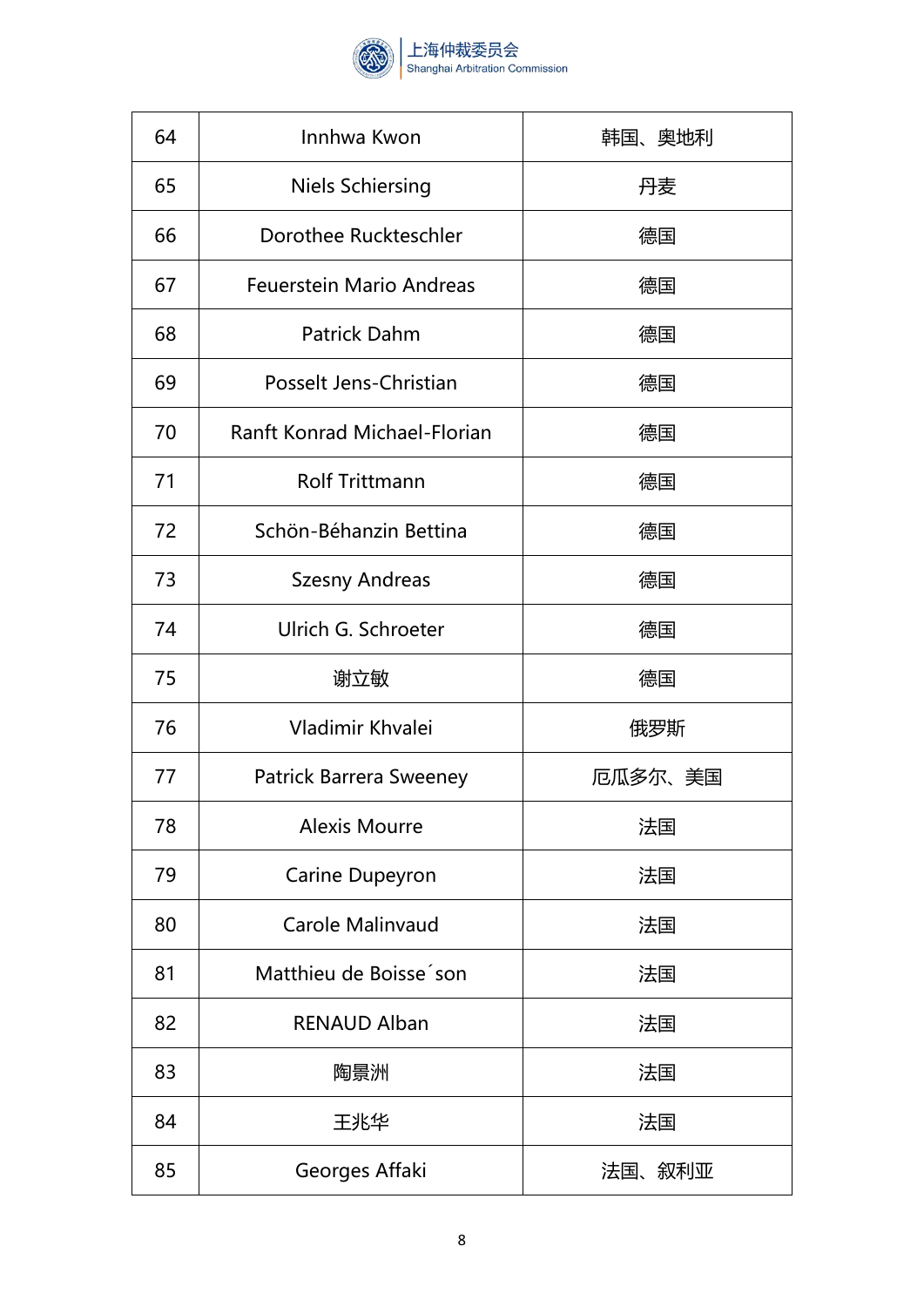

| 86  | Habib Kazzi                  | 法国、黎巴嫩    |
|-----|------------------------------|-----------|
| 87  | Jalal El Ahdab               | 法国、黎巴嫩    |
| 88  | Lara Hammoud                 | 法国、黎巴嫩    |
| 89  | Nadine Debbas Achkar         | 法国、黎巴嫩、美国 |
| 90  | Daniel Schimmel              | 法国、美国     |
| 91  | Louie Ogsimer                | 菲律宾       |
| 92  | Patricia-Ann T. Prodigalidad | 菲律宾       |
| 93  | Carita Wallgren-Lindholm     | 芬兰        |
| 94  | Mario Cordoba Ordóñez        | 哥伦比亚      |
| 95  | Santiago Díaz-Cediel         | 哥伦比亚      |
| 96  | Eduardo Silva Romero         | 哥伦比亚、法国   |
| 97  | Dyalá Jiménez                | 哥斯达黎加     |
|     |                              |           |
| 98  | Ketevan Betaneli             | 格鲁吉亚、法国   |
| 99  | Calvin A. Hamilton           | 圭亚那、西班牙   |
| 100 | Aigerim Zhalelovna Bralina   | 哈萨克斯坦     |
| 101 | Martje Verhoeven-de Vries    | 荷兰        |
|     | Lentsch                      |           |
| 102 | Peter Bekker                 | 荷兰        |
| 103 | Ahmed Abdourahman            | 吉布提       |
| 104 | Anselmo Reyes                | 加拿大       |
| 105 | James Jie, Chui              | 加拿大       |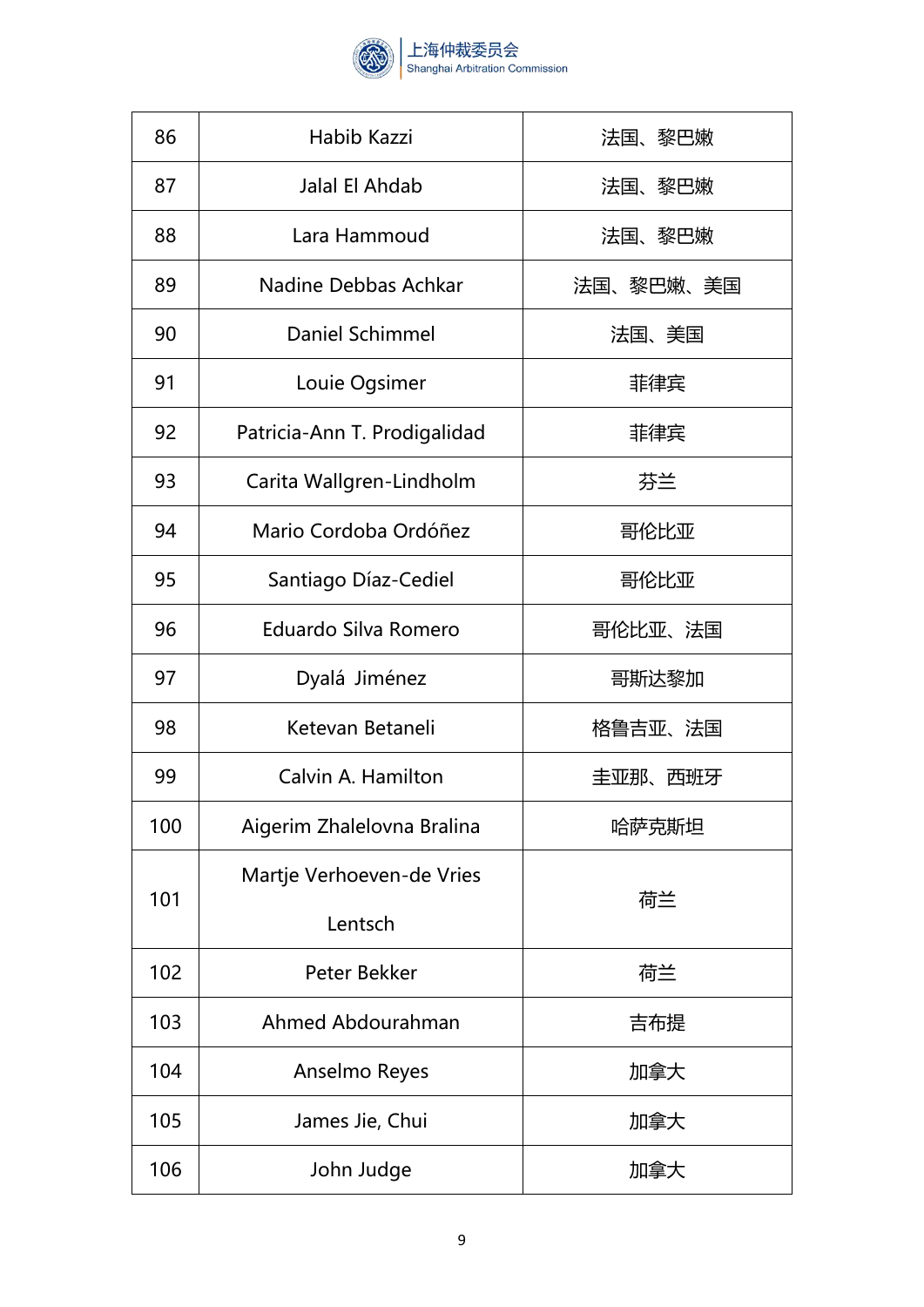

| 107 | Ka Min Fu                | 加拿大       |
|-----|--------------------------|-----------|
| 108 | 汪 超                      | 加拿大       |
| 109 | Wolf von Kumberg         | 加拿大、德国    |
| 110 | Janet Walker             | 加拿大、英国    |
| 111 | Ellen Bannerman-Quist    | 加纳、英国     |
| 112 | Vicheka Lay              | 柬埔寨       |
| 113 | <b>Feigler Michal</b>    | 捷克        |
| 114 | Miroslav Dubovsky        | 捷克        |
| 115 | Sylvie Bebohi Ebongo     | 喀麦隆       |
| 116 | Sokol Elmazaj            | 科索沃、阿尔巴尼亚 |
| 117 | Hassan Arab              | 科威特       |
| 118 | Hrvoje Markovinović      | 克罗地亚      |
| 119 | Brian M. Muindi          | 肯尼亚       |
| 120 | Ndanga Kamau             | 肯尼亚       |
| 121 | <b>Theis Klauberg</b>    | 拉脱维亚      |
| 122 | AL KAREH YOUSSEF         | 黎巴嫩、巴林    |
| 123 | Ngoga Gakuba Thierry     | 卢旺达       |
| 124 | Alina S Leoveanu         | 罗马尼亚      |
| 125 | Crenguta Leaua           | 罗马尼亚      |
| 126 | Ylenia Randrianarisoa    | 马达加斯加     |
| 127 | <b>Antoine Cremona</b>   | 马耳他       |
| 128 | <b>Clarence Busuttil</b> | 马耳他       |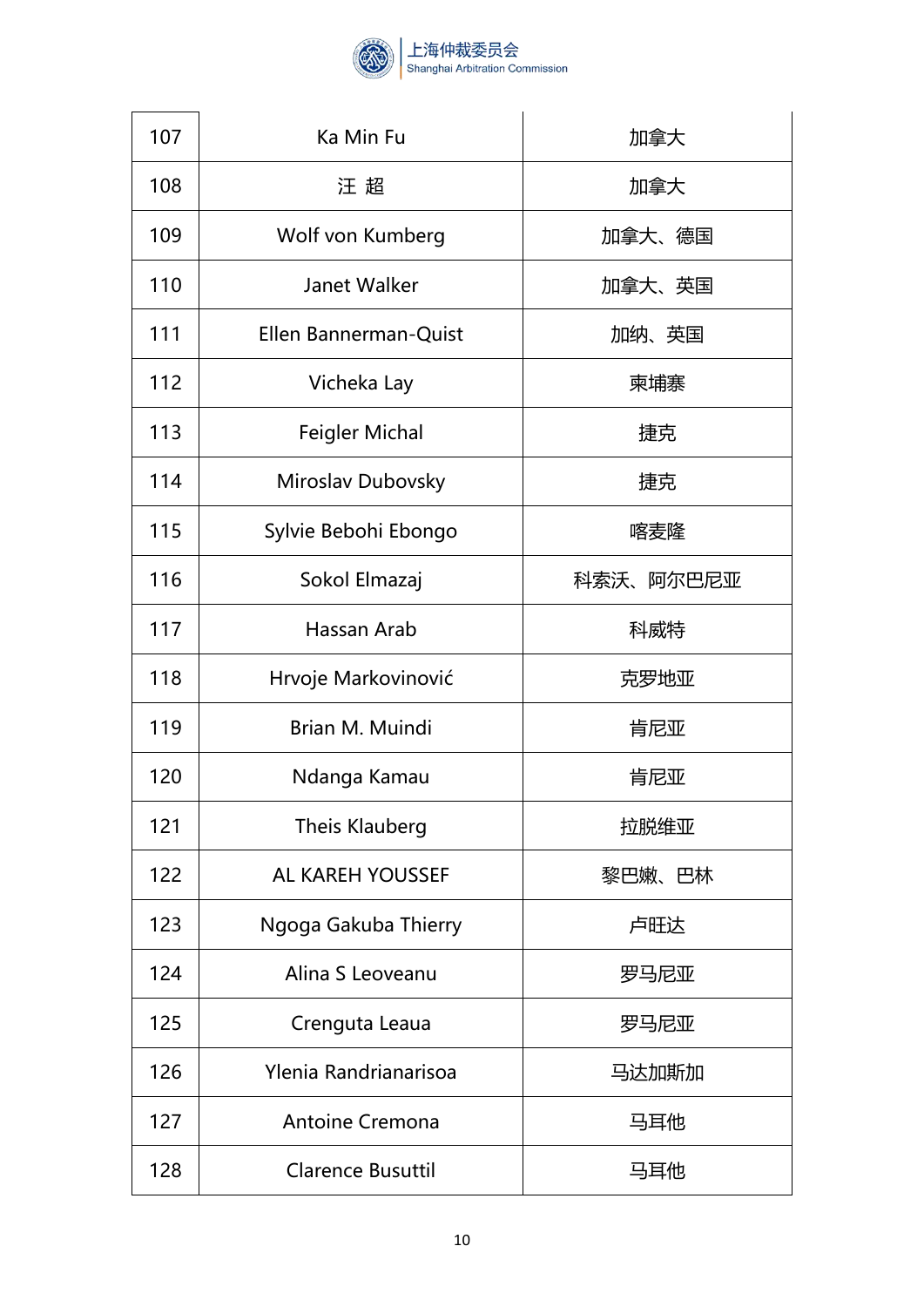

| 129 | Aniz Ahmad Amirudin            | 马来西亚    |
|-----|--------------------------------|---------|
| 130 | Dato Sunil Abraham             | 马来西亚    |
| 131 | Jern-Fei Ng                    | 马来西亚    |
| 132 | Rajendra Navaratnam            | 马来西亚    |
| 133 | Sitpah Selvaratnam             | 马来西亚    |
| 134 | Sundra Rajoo                   | 马来西亚    |
| 135 | Tan Sri Cecil Abraham          | 马来西亚    |
| 136 | Salim Moollan                  | 毛里求斯、法国 |
| 137 | <b>Benjamin Hughes</b>         | 美国      |
| 138 | <b>Blackwell Holly</b>         | 美国      |
| 139 | Chiann Bao                     | 美国      |
| 140 | <b>DA GUOPING</b>              | 美国      |
| 141 | Duggal Kabir                   | 美国      |
| 142 | <b>Frank Lattal</b>            | 美国      |
| 143 | <b>Michael Nolan</b>           | 美国      |
| 144 | <b>Mollock Shakaira</b>        | 美国      |
| 145 | <b>Patrick Norton</b>          | 美国      |
| 146 | Shahla Ali                     | 美国      |
| 147 | <b>Sherlin Tung</b>            | 美国      |
| 148 | <b>Utterback Mary Margaret</b> | 美国      |
| 149 | <b>WANG TONG</b>               | 美国      |
| 150 | 蔡荣伟                            | 美国      |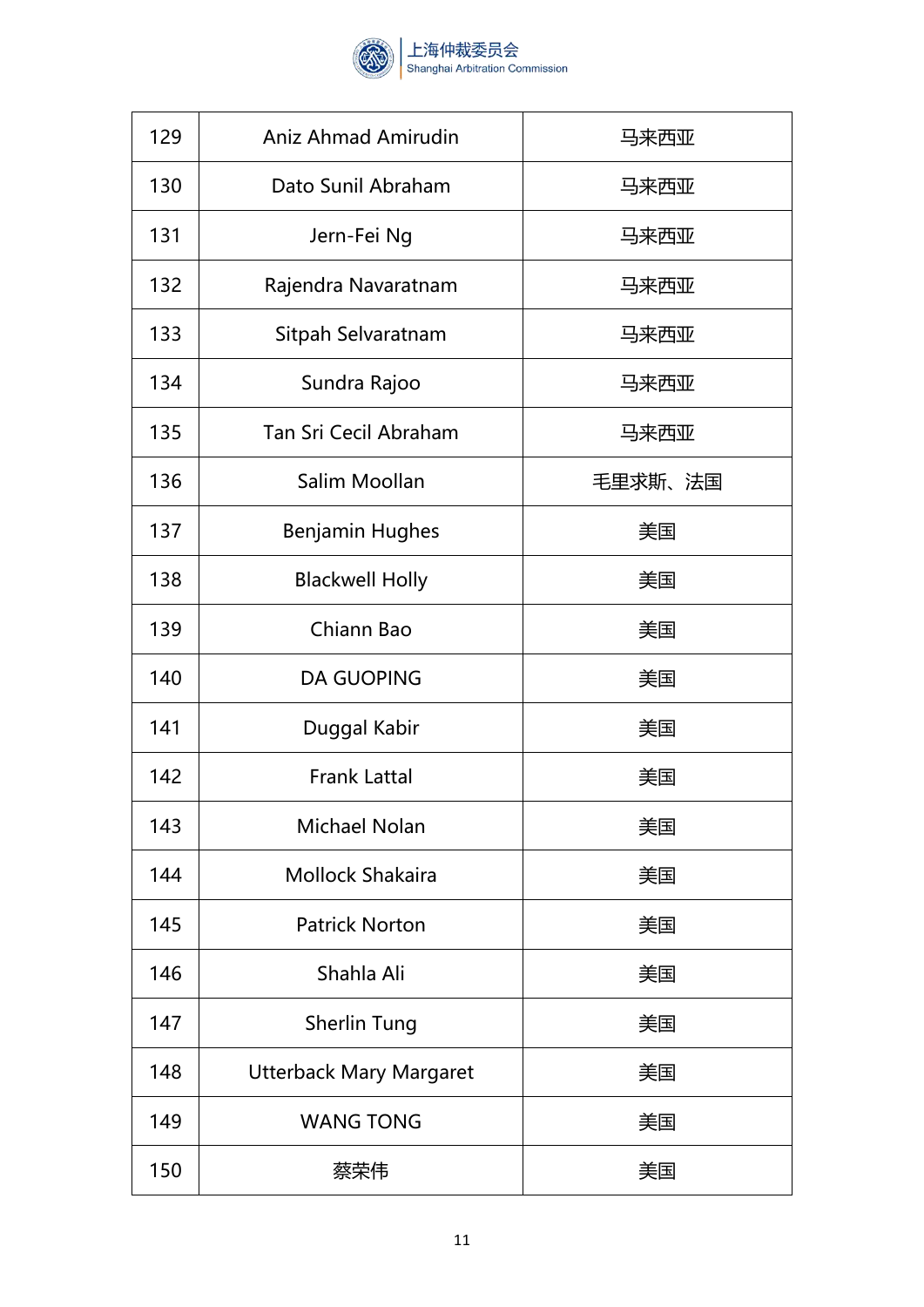

| 151 | Samaa Haridi                   | 美国、埃及    |
|-----|--------------------------------|----------|
| 152 | Rose Rameau                    | 美国、海地    |
| 153 | Jessica Crow                   | 美国、加拿大   |
| 154 | Daniel F. Visoiu               | 美国、罗马尼亚  |
| 155 | <b>Brian Kotick</b>            | 美国、瑞典    |
| 156 | Enkhtsetseg Sukhbaatar         | 蒙古       |
| 157 | Sharyn Tsogtoogiin             | 蒙古       |
| 158 | <b>SHINEBAYAR Munkhtsetseg</b> | 蒙古       |
| 159 | A F Hassan Ariff               | 孟加拉国     |
| 160 | Felipe Durán-Cornejo           | 秘鲁       |
| 161 | <b>Azzedine KETTANI</b>        | 摩洛哥      |
| 162 | Nadia El Baroudi-Kostrikis     | 摩洛哥、塞浦路斯 |
| 163 | Tomás Timbane                  | 莫桑比克     |
| 164 | Alejandro Osuna                | 墨西哥      |
| 165 | Cecilia Flores Rueda           | 墨西哥      |
| 166 | <b>Hector Flores</b>           | 墨西哥      |
| 167 | Reynaldo Urtiaga               | 墨西哥      |
| 168 | Matrika Prasad Niraula         | 尼泊尔      |
| 169 | Rishi Wagle                    | 尼泊尔      |
| 170 | Adedoyin Rhodes-Vivour         | 尼日利亚     |
| 171 | Babatunde Ajibade              | 尼日利亚     |
| 172 | Chukwudi Amashike              | 尼日利亚     |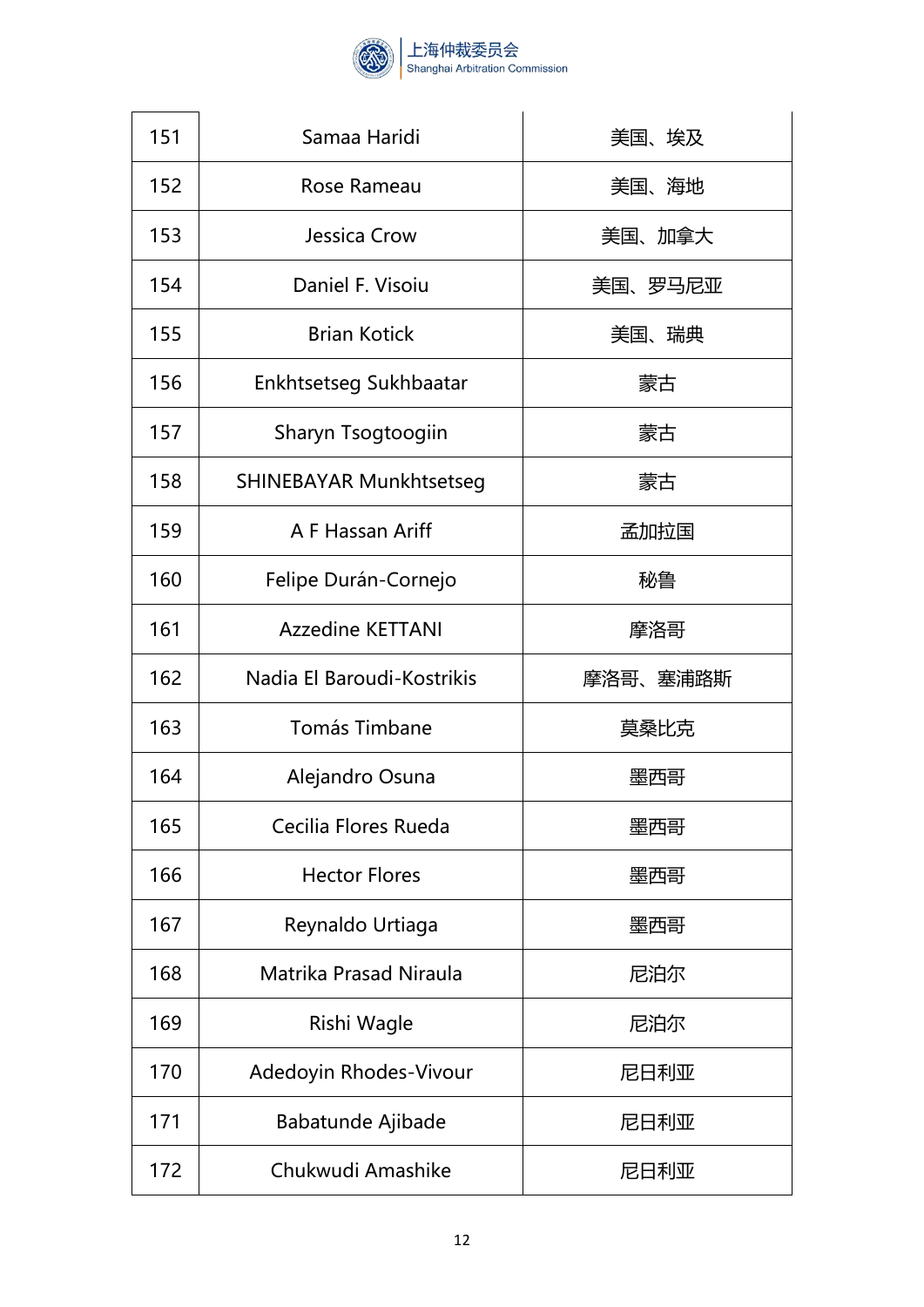

| 173 | Laura Patonnme Alakija   | 尼日利亚   |
|-----|--------------------------|--------|
| 174 | Yejide Osunkeye          | 尼日利亚   |
| 175 | Giuditta Cordero-Moss    | 挪威     |
| 176 | Duarte G. Henriques      | 葡萄牙    |
| 177 | Gonçalo Almeida          | 葡萄牙    |
| 178 | José-Miguel Júdice       | 葡萄牙    |
| 179 | Mariana França Gouveia   | 葡萄牙    |
| 180 | Pedro Metello de Napoles | 葡萄牙    |
| 181 | Ribeiro-Bidaoui João     | 葡萄牙    |
| 182 | Hiroyuki Tezuka          | 日本     |
| 183 | <b>Michihito ISEDA</b>   | 日本     |
| 184 | Yoko Maeda               | 日本     |
| 185 | Yoshie Midorikawa        | 日本     |
| 186 | Yoshihisa Hayakawa       | 日本     |
| 187 | Yoshimi Ohara            | 日本     |
| 188 | 林成彬                      | 日本     |
| 189 | 森胁章                      | 日本     |
| 190 | 上村银华                     | 日本     |
| 191 | Patricia Shaughnessy     | 瑞典、美国  |
| 192 | Daniel Hochstrasser      | 瑞士     |
| 193 | Tanja Planinić           | 瑞士、黑山  |
| 194 | Diana Akikol             | 瑞士、土耳其 |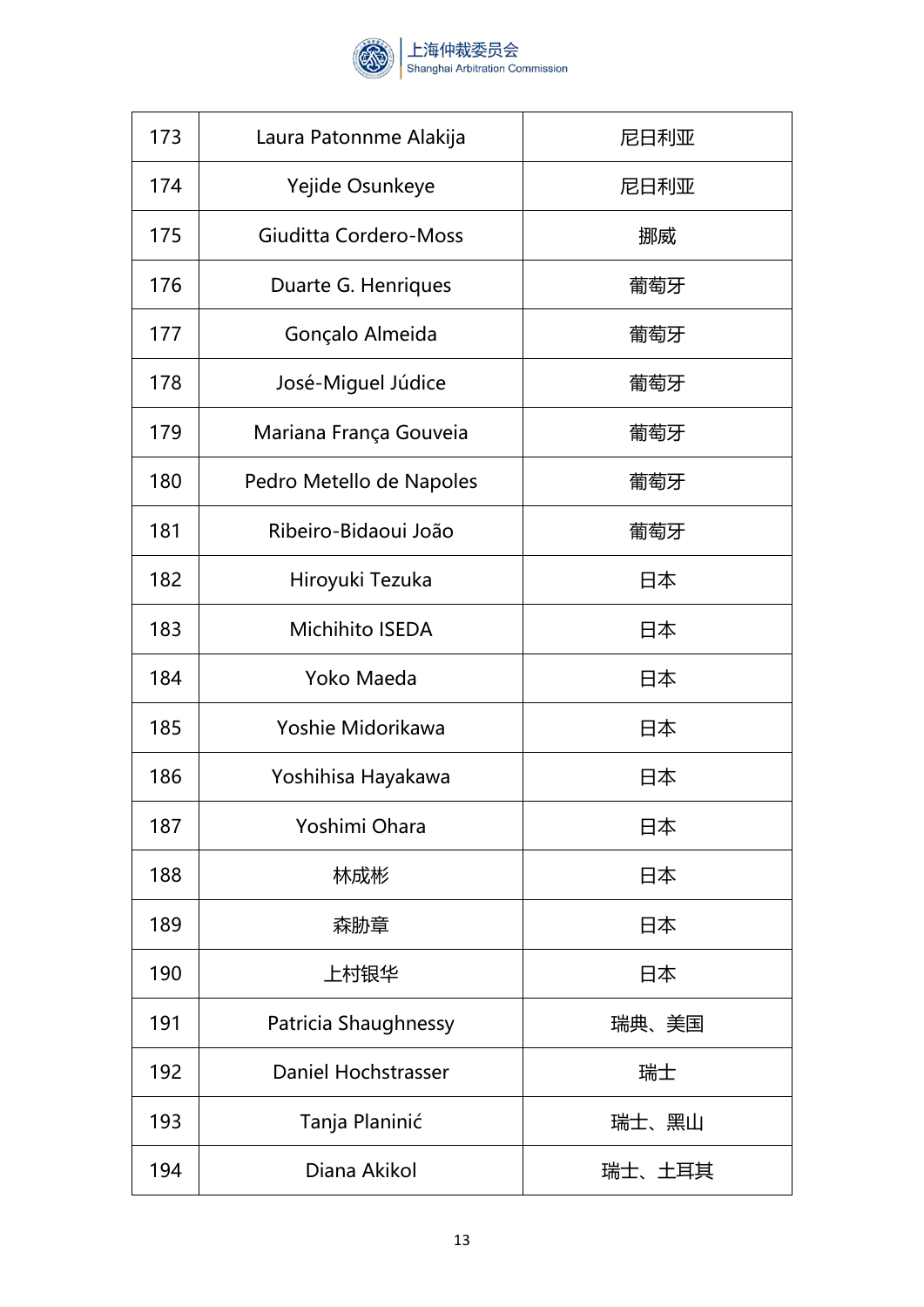

| 195 | <b>Marcos Gregorios Dracos</b> | 塞浦路斯          |
|-----|--------------------------------|---------------|
| 196 | Ahmed Altawyan                 | 沙特阿拉伯         |
| 197 | Majed Alrasheed                | 沙特阿拉伯         |
| 198 | Mazzah Ibraheem                | 沙特阿拉伯         |
| 199 | Shanaka Cooray                 | 斯里兰卡          |
| 200 | Shamir Zavahir                 | 斯里兰卡          |
| 201 | Maja Menard                    | 斯洛文尼亚         |
| 202 | Noppramart Thammateeradaycho   | 泰国            |
| 203 | Surasak Vajasit                | 泰国            |
| 204 | Juvenalis Ngowi                | 坦桑尼亚          |
| 205 | Geeta Maharaj                  | 特立尼达和多巴哥      |
| 206 | Sami Houerbi                   | 突尼斯、法国        |
| 207 | <b>Alper Gizem</b>             | 土耳其           |
| 208 | Bennar Aydogdu                 | 土耳其           |
| 209 | <b>DAYIOĞLU ECE</b>            | 土耳其           |
| 210 | Cilek Ongun Gorkem             | 土耳其、英国        |
| 211 | Aizenstatd Najman Alexander    | 危地马拉          |
| 212 | José Ricardo Feris Ferrús      | 危地马拉、多米尼加、西班牙 |
| 213 | Diana Paraguacuto-Maheo        | 委内瑞拉          |
| 214 | Colin Ong                      | 文莱            |
| 215 | <b>Evgeniy Sukachev</b>        | 乌克兰           |
| 216 | Olena Perepelynska             | 乌克兰           |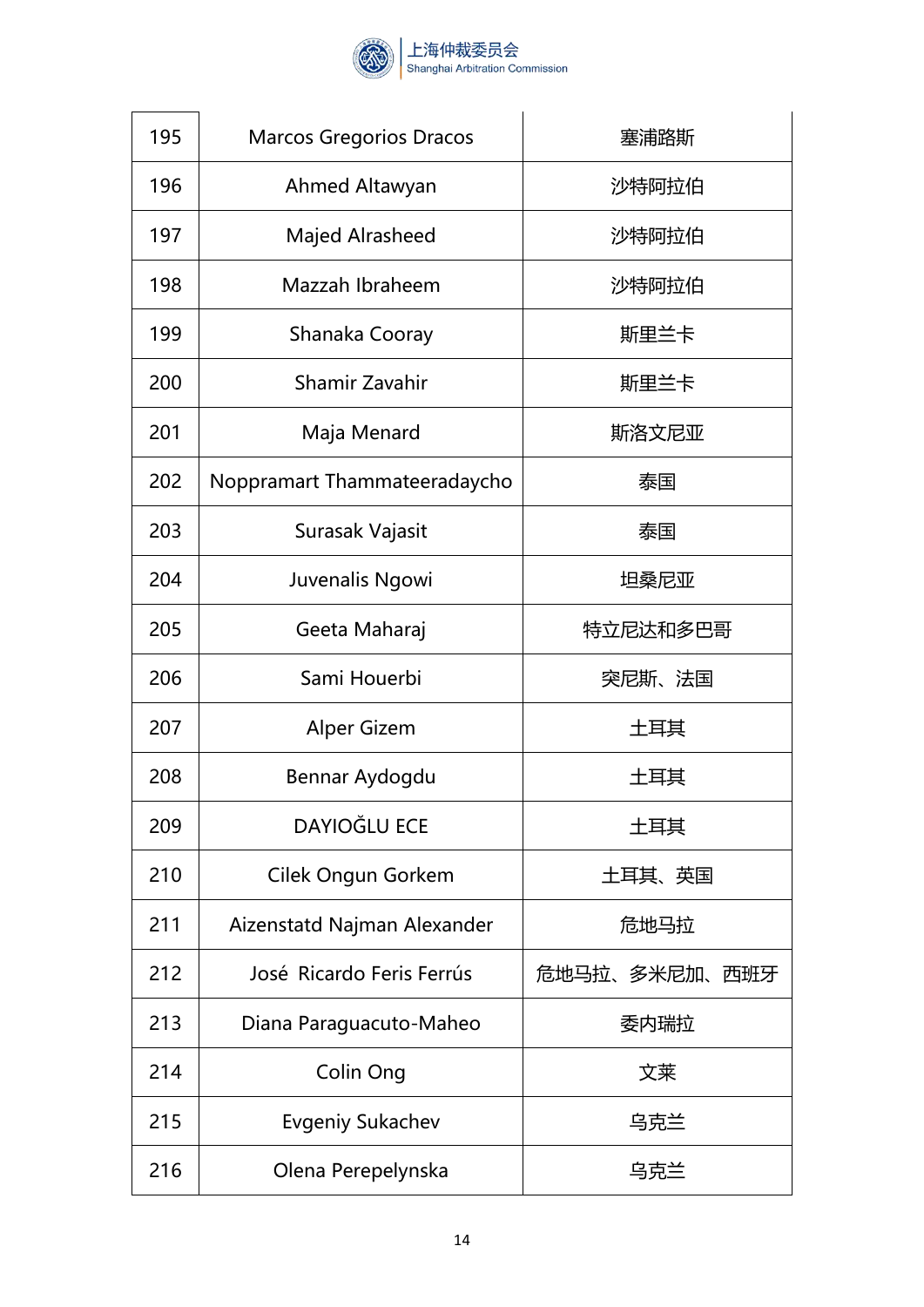

| 217 | Feruza Bobokulova              | 乌兹别克斯坦 |
|-----|--------------------------------|--------|
| 218 | Antolín Fernández              | 西班牙    |
| 219 | Carlos de los Santos           | 西班牙    |
| 220 | Deva Villanúa                  | 西班牙    |
| 221 | Anna P. Mantakou               | 希腊     |
| 222 | Athina Fouchard Papaefstratiou | 希腊     |
| 223 | Georgios Panopoulos            | 希腊     |
| 224 | Marili Paralika                | 希腊     |
| 225 | Despina Mavromati              | 希腊、瑞士  |
| 226 | Chin Kai Nyan, Andrew          | 新加坡    |
| 227 | Christopher Lau                | 新加坡    |
| 228 | <b>Eugene Tan</b>              | 新加坡    |
| 229 | Lim Steven Y. H.               | 新加坡    |
| 230 | Lum Nicholas Kin Leong         | 新加坡    |
| 231 | Michael Hwang                  | 新加坡    |
| 232 | Smitha Menon                   | 新加坡    |
| 233 | <b>VK Rajah</b>                | 新加坡    |
| 234 | 黄昭荣                            | 新加坡    |
| 235 | 许廷芳                            | 新加坡    |
| 236 | Minn Naing Oo                  | 新加坡、缅甸 |
| 237 | <b>Paul Sills</b>              | 新西兰    |
| 238 | <b>Sr Witty Kwok</b>           | 新西兰    |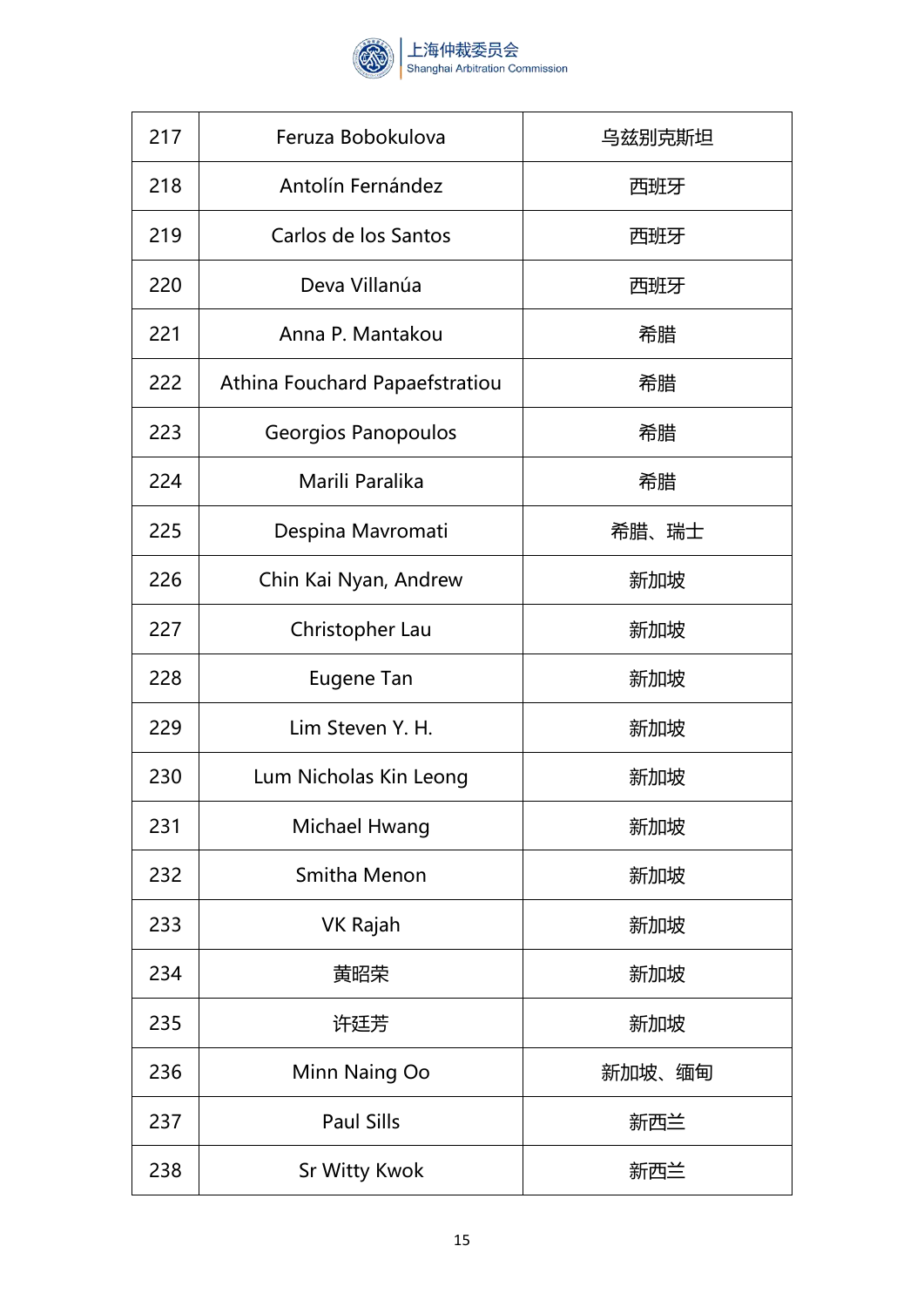

| 239 | <b>Wendy Miles</b>   | 新西兰         |
|-----|----------------------|-------------|
| 240 | Peter Thorp          | 新西兰、法国      |
| 241 | Anna Kirk            | 新西兰、英国      |
| 242 | Marianne Kecsmar     | 匈牙利、法国      |
| 243 | Gábor Damjanovic     | 匈牙利、以色列     |
| 244 | Lilit Yeremyan       | 亚美尼亚        |
| 245 | Jirayr Habibian      | 亚美尼亚、阿联酋    |
| 246 | Salam Zuhair         | 伊拉克、多米尼加    |
| 247 | Gideon Fisher        | 以色列         |
| 248 | Samantha Nataf       | 以色列、法国      |
| 249 | Efraim Barak         | 以色列、意大利、阿根廷 |
| 250 | Ferdinando Emanuele  | 意大利         |
| 251 | Geremia Carlo        | 意大利         |
| 252 | Massimo Benedettelli | 意大利         |
| 253 | Nitti Donato         | 意大利         |
| 254 | Piccinali Matteo     | 意大利         |
| 255 | Vitali Ermanno       | 意大利         |
| 256 | Abhinav Bhushan      | 印度          |
| 257 | Rajesh Sharma        | 印度          |
| 258 | Sanjeev Kapoor       | 印度          |
| 259 | Saravanan Mani Sekar | 印度          |
| 260 | Shreyas Jayasimha    | 印度          |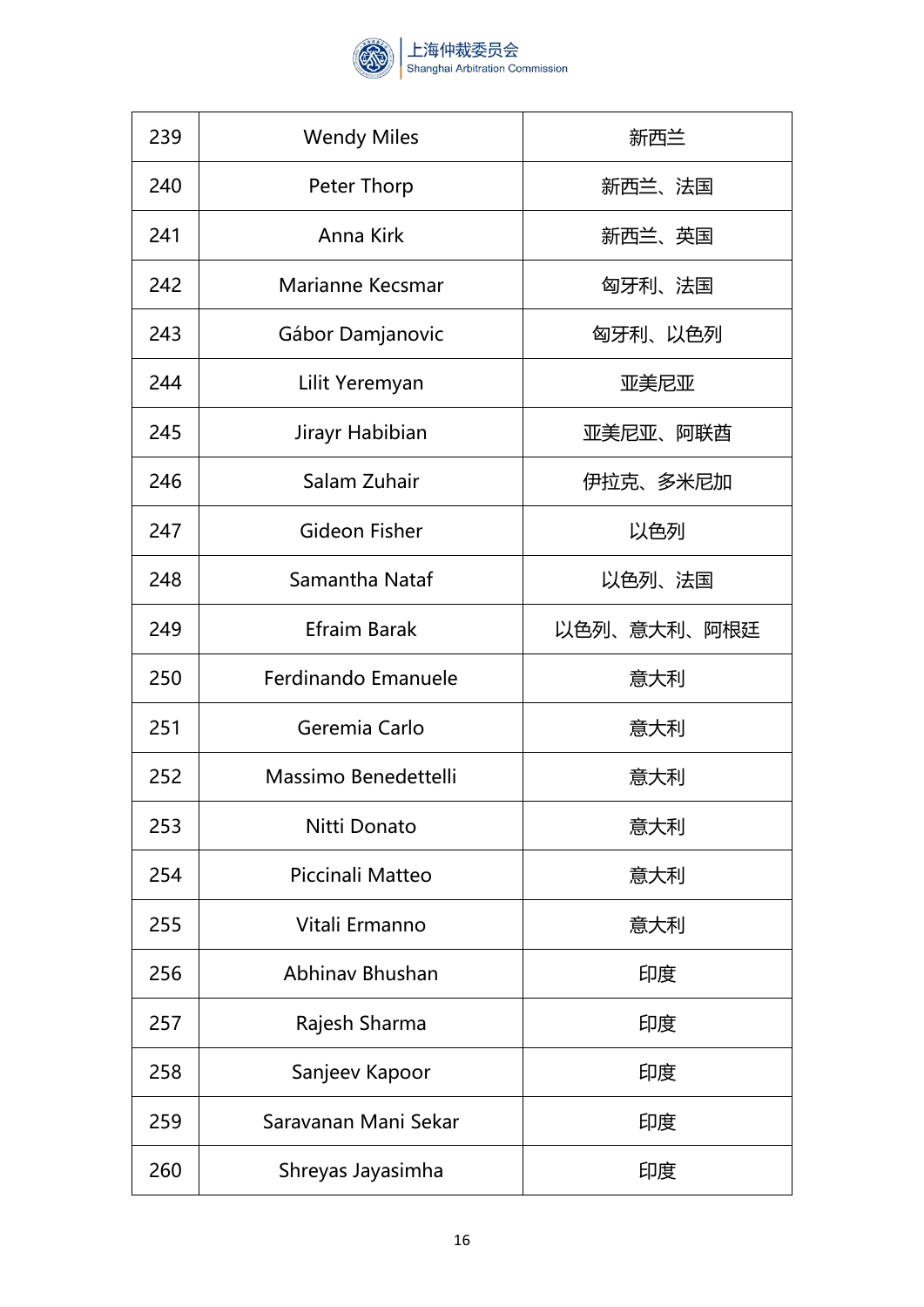

| 261 | Wadia Anish               | 印度    |
|-----|---------------------------|-------|
| 262 | Andi Kadir                | 印度尼西亚 |
| 263 | Gunawan Widjaja           | 印度尼西亚 |
| 264 | <b>Adrian Hughes</b>      | 英国    |
| 265 | Adrian lifely             | 英国    |
| 266 | Alec Emmerson             | 英国    |
| 267 | <b>Alex Stock</b>         | 英国    |
| 268 | <b>Anthony Rogers</b>     | 英国    |
| 269 | <b>Brandon Malone</b>     | 英国    |
| 270 | <b>Corne Peter Howard</b> | 英国    |
| 271 | Denys Hickey              | 英国    |
| 272 | Gary Born                 | 英国    |
| 273 | Hussein Haeri             | 英国    |
| 274 | John Beechey              | 英国    |
| 275 | John Bishop               | 英国    |
| 276 | Jonathan Bellamy          | 英国    |
| 277 | Julian Cohen              | 英国    |
| 278 | <b>Juliet Blanch</b>      | 英国    |
| 279 | <b>LEUNG Hing Fung</b>    | 英国    |
| 280 | Mark Beer                 | 英国    |
| 281 | Mark Lloyd-Williams       | 英国    |
| 282 | Patrick O Neill           | 英国    |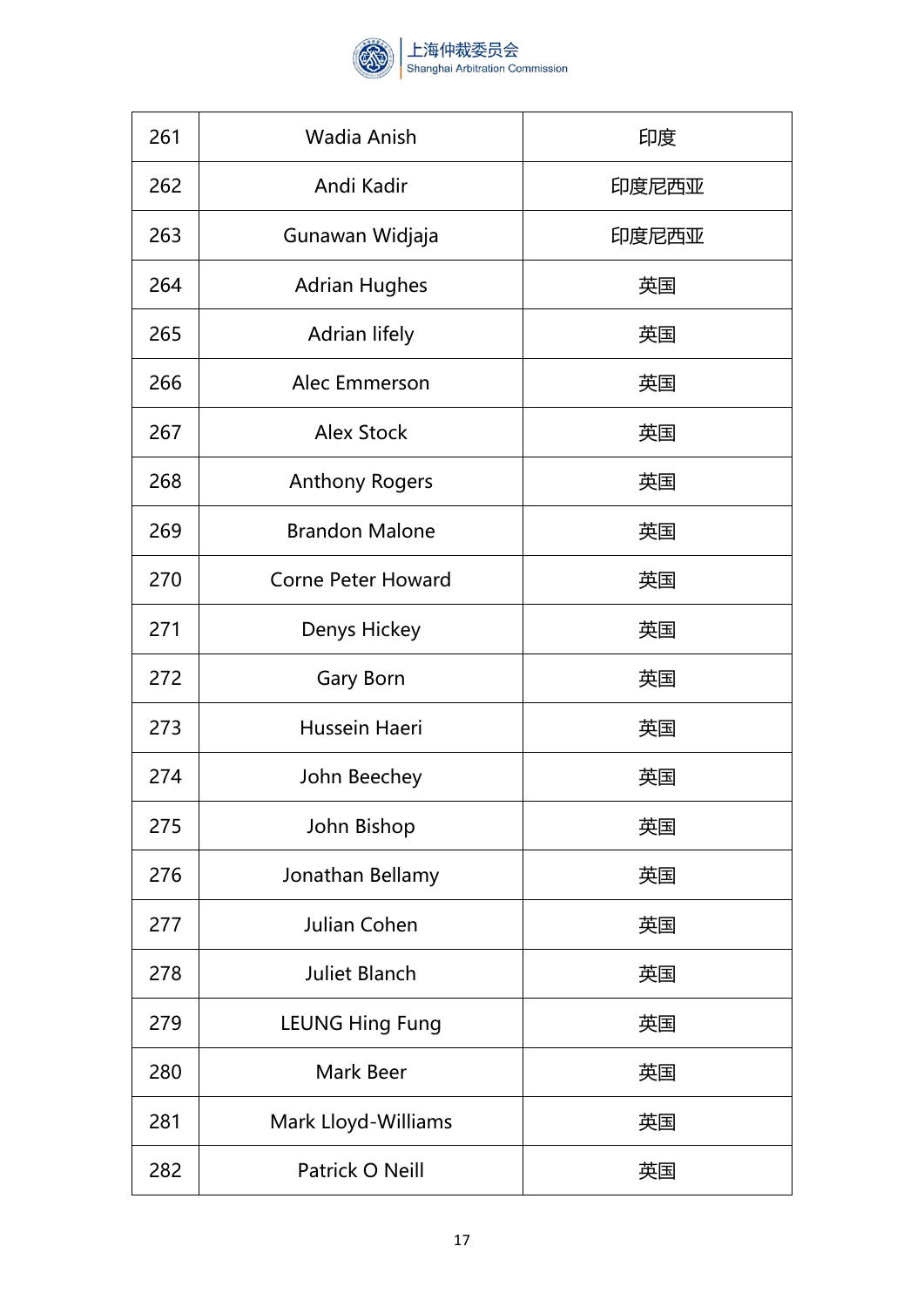

| 283 | <b>Paul Barrett</b>         | 英国      |
|-----|-----------------------------|---------|
| 284 | <b>Paul Starr</b>           | 英国      |
| 285 | Peter Rogan                 | 英国      |
| 286 | <b>Peter Scott Caldwell</b> | 英国      |
| 287 | <b>Richard Keady</b>        | 英国      |
| 288 | Roger Hanson                | 英国      |
| 289 | Sean Sullivan Gibbs         | 英国      |
| 290 | The Rt. Hon. Dame Elizabeth |         |
|     | Gloster                     | 英国      |
| 291 | <b>Victor Smith</b>         | 英国      |
| 292 | <b>William Frain-Bell</b>   | 英国      |
| 293 | 杨大明                         | 英国      |
| 294 | 钟伟杰                         | 英国      |
| 295 | <b>Mahnaz Malik</b>         | 英国、巴基斯坦 |
| 296 | Ania Farren                 | 英国、波兰   |
| 297 | <b>Michael Peer</b>         | 英国、加拿大  |
| 298 | Sirshar Qureshi             | 英国、捷克   |
| 299 | <b>Thomas Williams</b>      | 英国、卡塔尔  |
| 300 | Robert S. Pé                | 英国、缅甸   |
| 301 | Omar Aljazy                 | 约旦      |
| 302 | Hop Dang                    | 越南      |
| 303 | Kieu Anh Vu                 | 越南      |